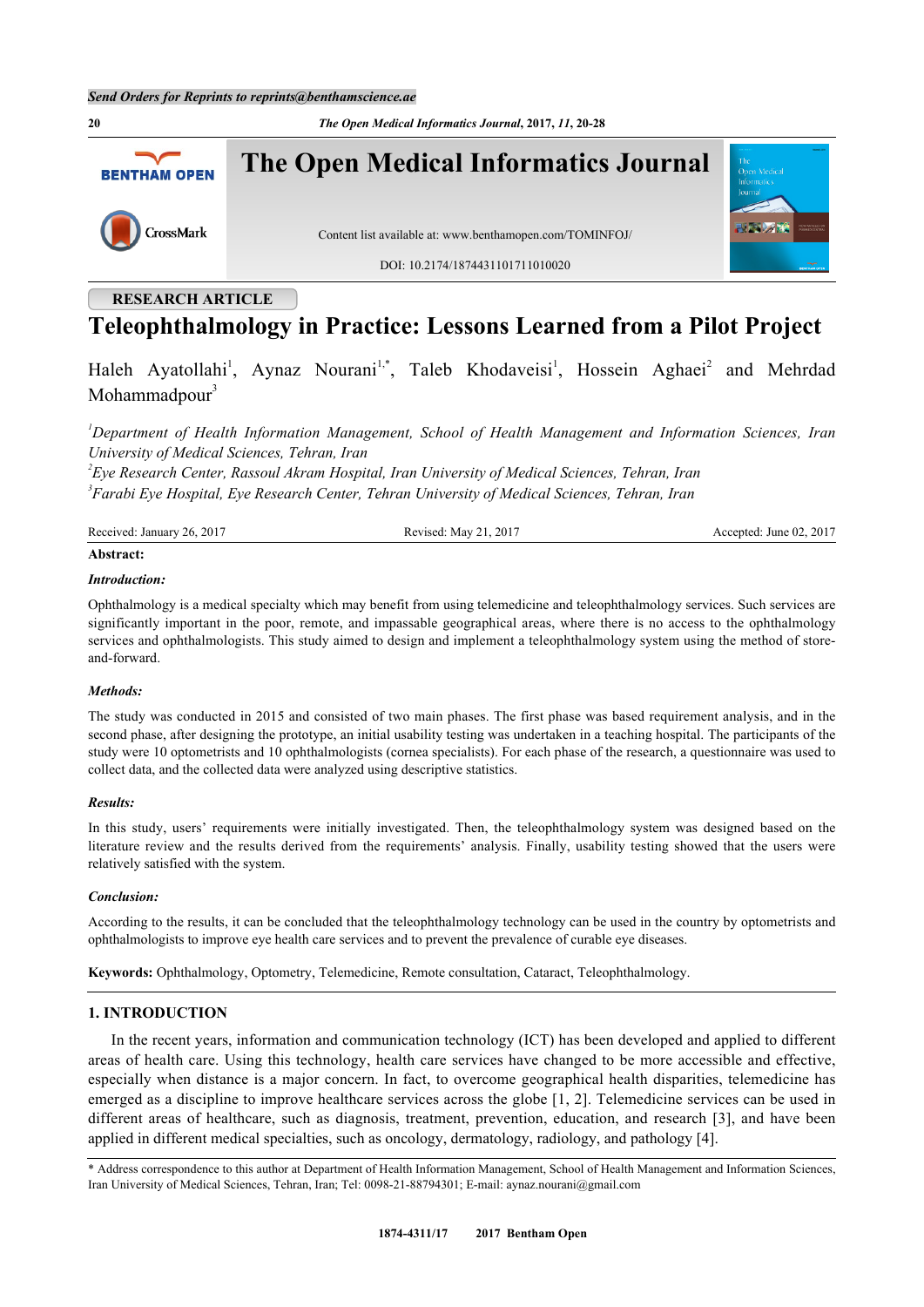Ophthalmology is another medical specialty which may benefit from using telemedicine and teleophthalmology services. Such services are significantly important in the poor, remote, and impassable geographical areas, where there is no access to the ophthalmology services and ophthalmologists. In these areas, due to the prevalence of eye diseases and a lack of access to the medical facilities, patients may suffer from low vision or blindness. The use of this technology can help to facilitate examining, diagnosing, and managing eye diseases, sharing information between the optometrists and the specialists, conducting research, *e*-learning programs and professional development [[5\]](#page-6-4).

The use of telemedicine services in the specialty of ophthalmology can also help to increase the speed and quality of eye care services, and can reduce unnecessary and time consuming visits across the country [[6](#page-6-5) - [8\]](#page-6-6). As ophthalmology is an area, in which medical imaging plays an important role in making diagnostic decisions, eye images can be sent *via* telemedicine technology to facilitate making a diagnosis [[9\]](#page-6-7). The rapid transmission of data and images is one of the most important aspects of teleophthalmology which helps doctors to be able to consult and make a decision very quickly. This, in turn, can improve the quality of patient care, particularly in the remote areas [[10,](#page-6-8) [11\]](#page-6-9).

The teleophthalmology services can also be used for public eye screening and diagnosing common eye diseases, such as cataract and refractive error. These services are delivered *via* the internet and a patient or a physician is able to contact a specialist through videoconferencing or web-based information systems [\[5](#page-6-4)]. It is notable that three methods; namely, store-and-forward, synchronous or videoconferencing, and hybrid are used in teleophthalmology [\[4](#page-6-3), [12,](#page-6-10) [13\]](#page-7-0). Among them, videoconferencing requires internet bandwidth and the costs of its equipment are relatively high in addition to the low quality of images; therefore, it might not be suitable for diagnosing eye diseases which require highquality color images [[14\]](#page-7-1). Teleophthalmology mostly adopts the store-and forward-method, followed by interactive services, such as videoconferencing. The hybrid method includes both store-and-forward and real-time communication methods [[15\]](#page-7-2). It is notable that a teleophthalmology system, like any other web applications should be designed to meet users' specific needs and to achieve this, end-users must be involved in the design process [\[16](#page-7-3)]. Otherwise, adopting the existing systems used in other communities might not be a successful approach [\[17](#page-7-4)].

In Iran, uncorrected refractive errors and cataract are the main causes of visual impairment [[18](#page-7-5), [19\]](#page-7-6) and some geographic areas receive limited eye care services mainly due to the economic status [[20\]](#page-7-7). Therefore, to control the eye diseases in the country, it has been recommended to pay more attention to clinical screening, especially during primary eye care services, such as optometry. Moreover, the use of teleophthalmology and modern information technology tools and protocols has been suggested [\[21](#page-7-8)]. Although several studies have been conducted regarding the application of telemedicine technology in the country [[22](#page-7-9) - [25\]](#page-7-10), it was the first time that a teleophthalmology system was developed using the method of store-and-forward. It is expected that the eye care services and saving costs can be gained directly or indirectly by using the system.

## **2. MATERIALS AND METHODS**

This study was undertaken in 2015 and consisted of two main phases. The first phase was requirement analysis in which users' requirements were investigated. In the second phase, the system was developed based on the results derived from the first phase, and the usability testing was conducted. Due to the prevalence of cataract in the country, it was selected as an eye disease to be able to pilot the prototype of the system. The setting of the research was a teaching hospital.

The system designed in this study aimed to connect two groups of users, namely optometrists and ophthalmologists. In the first phase of the study, 10 optometrists and 10 ophthalmologists (cornea specialists) participated. The method of convenience sampling was used to select the participants. The ophthalmology clinic was one of the busiest clinic and more than 100 patients were monthly visited by the ophthalmologists of this clinic. In the second phase of the study, 10 system users (5 optometrists and 5 cornea specialists) evaluated the usability of the system.

To determine users' requirements, a questionnaire was designed based on the literature review [\[26](#page-7-11) - [29\]](#page-7-12). The questionnaire included 53 closed questions which were divided into two main parts: a) required data elements for patients, optometrists and ophthalmologists and b) needed system features. There were two answers for each question, "necessary" (1) and "unnecessary" (0). At the end of the each part, there was an open-ended question which asked the participants to suggest further data elements or system features that might not be considered in the questionnaire. The content and the face validity of the questionnaire were checked by the experts. The reliability was confirmed by using a statistical test (KR-20 =  $0.78$ ).

The usability of the system and users' satisfaction with the interface was evaluated using the standard Questionnaire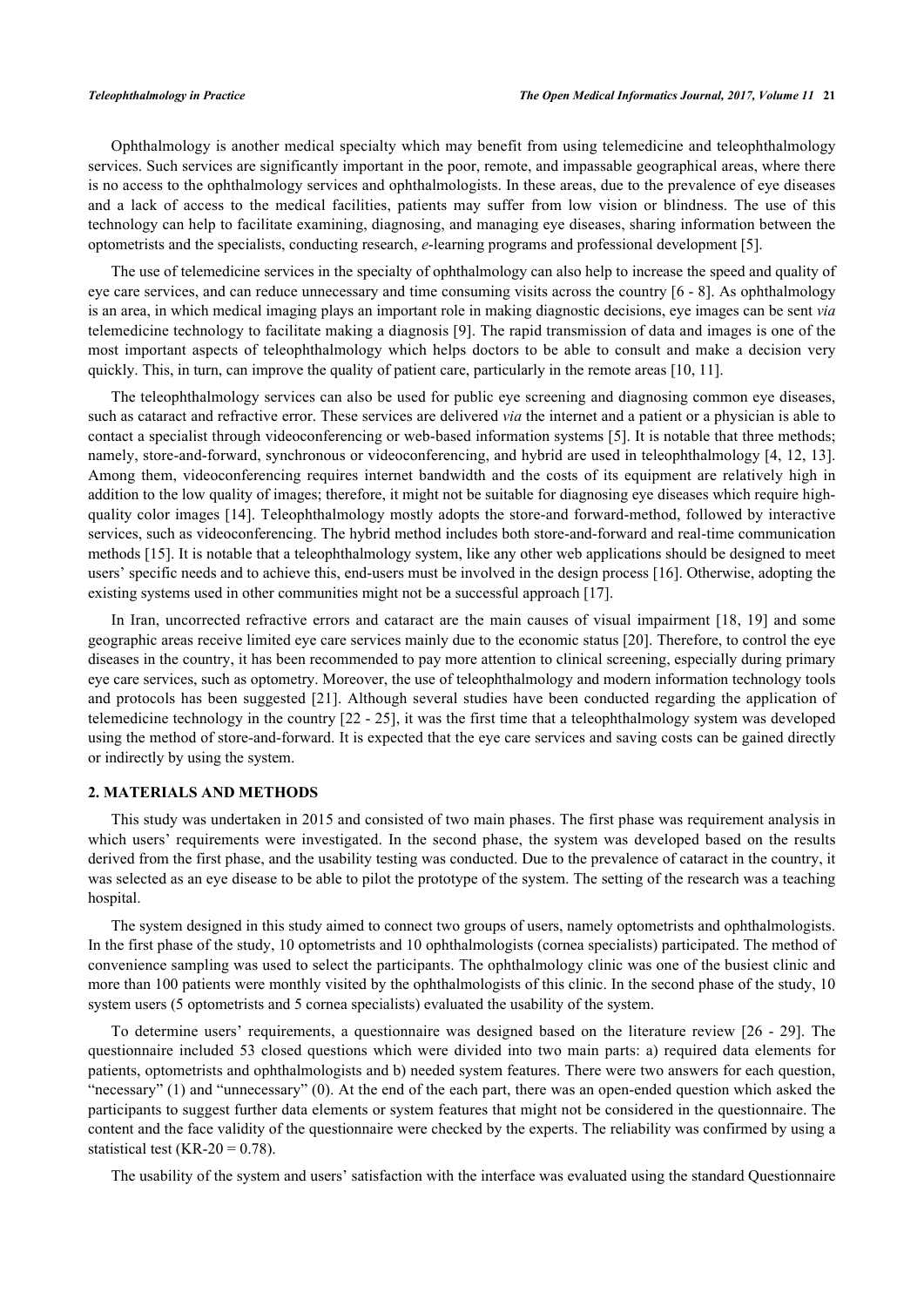for User Interaction Satisfaction (QUIS) version 5.5 provided by the University of Maryland [[30](#page-7-13)]. It was a ten-point Likert scale questionnaire included five parts (27 questions); namely, overall reaction to the software (six questions), screen design and layout (four questions), terminology and systems information (six questions), learning (six questions), and system capabilities (five questions). The questionnaire was translated and its face validity was checked. According to the literature, the reliability of the questionnaire was  $(\alpha = 0.94)$  [[30\]](#page-7-13). This questionnaire was completed by 10 users (optometrists and ophthalmologists) who used the prototype of the system. To analyze the usability testing data, the Likert scale was divided into three levels "weak (1-3)", "average (3.1-6)" and "good (6.1-9)". Mean values were calculated for different parts of the questionnaire, and were reported for optometrists and cornea specialists separately. The final results were reported based on the three levels mentioned above.

# **3. RESULTS**

As noted in the methods section, the questionnaires were distributed among 10 cornea specialists and 10 optometrists. The response rate among the cornea specialists and optometrists was  $(n=9, 90\%)$  and  $(n=7, 70\%)$ , respectively. Regarding the age range, the highest frequency (n=7, 77.7%) among the cornea specialists and the optometrists (n=7, 100%) was related to the age group of 24-33. In terms of gender, more men than women were among the cornea specialists (n=6,  $66.6\%$ ) and optometrists (n=5, 71.4%) and the highest frequency for working experience was related to 2-11 years for the cornea specialist (n=8, 88.8%) and for the optometrists (n=7, 100%).

After data analysis, the data elements identified "necessary" by at least 60% of the participants were selected to be included in the system. The data elements included four main categories; namely, patient identifying information, patient clinical information, optometrist's information, and specialist's information. In terms of the patient identifying information, all of the data elements except race  $(n=6, 37.5\%)$ , weight  $(n=7, 43.7\%)$ , height  $(n=4, 25\%)$ , and the patient's address (n=8, 50%) were found necessary to be included in the system.

In terms of the patient clinical information, all items, such as disease history, family history, allergies, and eye images were considered essential (n=16, 100%). Regarding the optometrist's information, the medical council unique number of the optometrist (n=10, 62.5%) and his/her phone number (n=13, 81.2%) were found necessary. The last category was related to the specialist's information and all items, such as the medical council unique number  $(n=10)$ , 62.5%), phone number (n=14, 87.5%) and the workplace address (n=10, 62.5%) were reported necessary. Similarly, all of the system features listed in the questionnaire, such as the possibility of uploading images (n=13, 81.2%), searching  $(n=16, 100\%)$ , prescribing  $(n=14, 87.5\%)$ , and reporting  $(n=14, 87.5\%)$  were considered necessary by most of the specialists and optometrists.

The prototype of the system was designed based on the results derived from the first phase. To develop the prototype, ASP.net programming language was used. The system was designed to be used by both ophthalmologists and optometrists. The first page of the system was a log in page and included a general description about the system, rules and regulations, and some information about tele-ophthalmology. New users had to click and complete a registration form which included their name, surname, date of birth, sex, telephone number, email address, username and password. When completing the registration form, the type of the user either as an optometrist or as an ophthalmologist should be determined by the user. Finally, the registration process was completed and the account was activated by the site administrator.

The system had four main sections for optometrists that included logging in/out page, adding a new consultation request, checking the status of the previous requests, and viewing/revising personal information. An optometrist could add a new consultation request in the system. Each request required four steps to be completed. First of all, patient demographic (*e.g*., age, sex, name, *etc*.) and clinical data (*e.g*., disease history, family history, allergy, *etc*.) were entered into the system manually by the optometrist. Then, the eye images were attached in Fig. (**[1](#page-3-0)**) and the optometrist's opinion was added in the next step. The optometrist could save the eye images as part of the patient records without sending them to the specialist and the reasons for not sending the images to the specialist could also be entered into the system. The eye images could be obtained and uploaded in three different angles (center, temporal, and nasal). Finally, a specialist would be selected from a list of the ophthalmologists and a consultation request would be sent to him/her.

Similar to the optometrists, the system had four sections for ophthalmologists that included logging in/out page, responding to the consultation requests, checking previous requests, and viewing/revising personal information. After sending a consultation request by an optometrist, the specialist could be notified by email and could see the consultation request on his/her personal panel. The consultation request was a read-only file, so the information could not be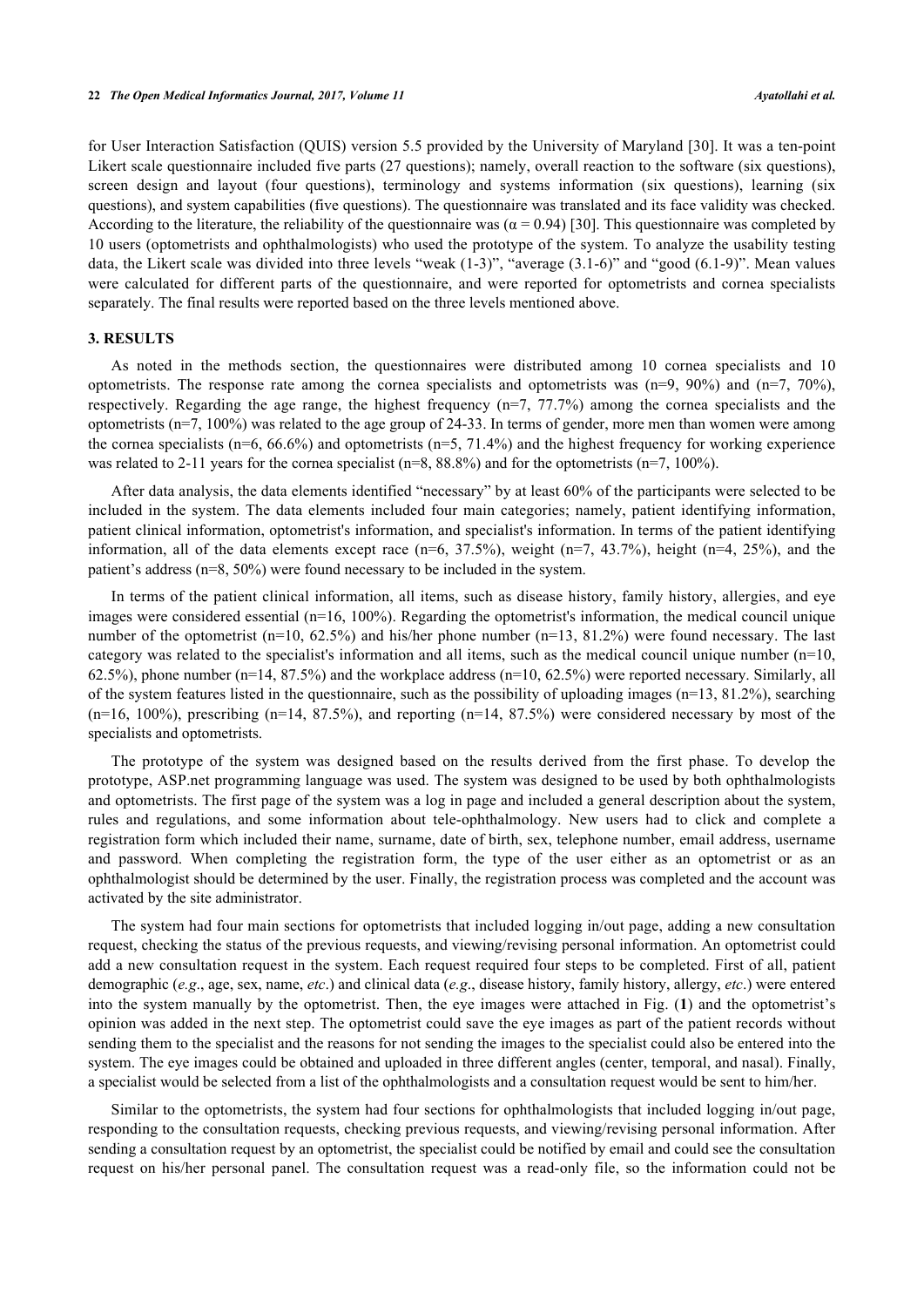<span id="page-3-0"></span>changed. The specialist was also able to review the patient demographic and clinical information, eye images, and the opinion of the optometrist, and could add his/her diagnosis and care plan by clicking on the "reply" button (Fig. **[2](#page-3-1)**). The specialist could also recommend visiting the patient was necessary or not, and if it was necessary, it should be completed in less or more than two weeks. The diagnosis and the recommendations and treatment plans could also be entered by the specialist in the relevant boxes. Finally, the specialist's opinion would be sent back to the optometrist.





<span id="page-3-1"></span>As the system designed in this study was a web-based system, it was accessible anywhere and anytime *via* the internet. The usability of the system was evaluated by five optometrists and five cornea specialists. They were asked to work with the system, to enter at least two consultation requests, and to complete a standard questionnaire (QUIS) at the end. It was a nine-point likert scale questionnaire and for analyzing data, the scores were divided into three categories: weak (0-3), medium (3.1- 6), and good (6.1- 9).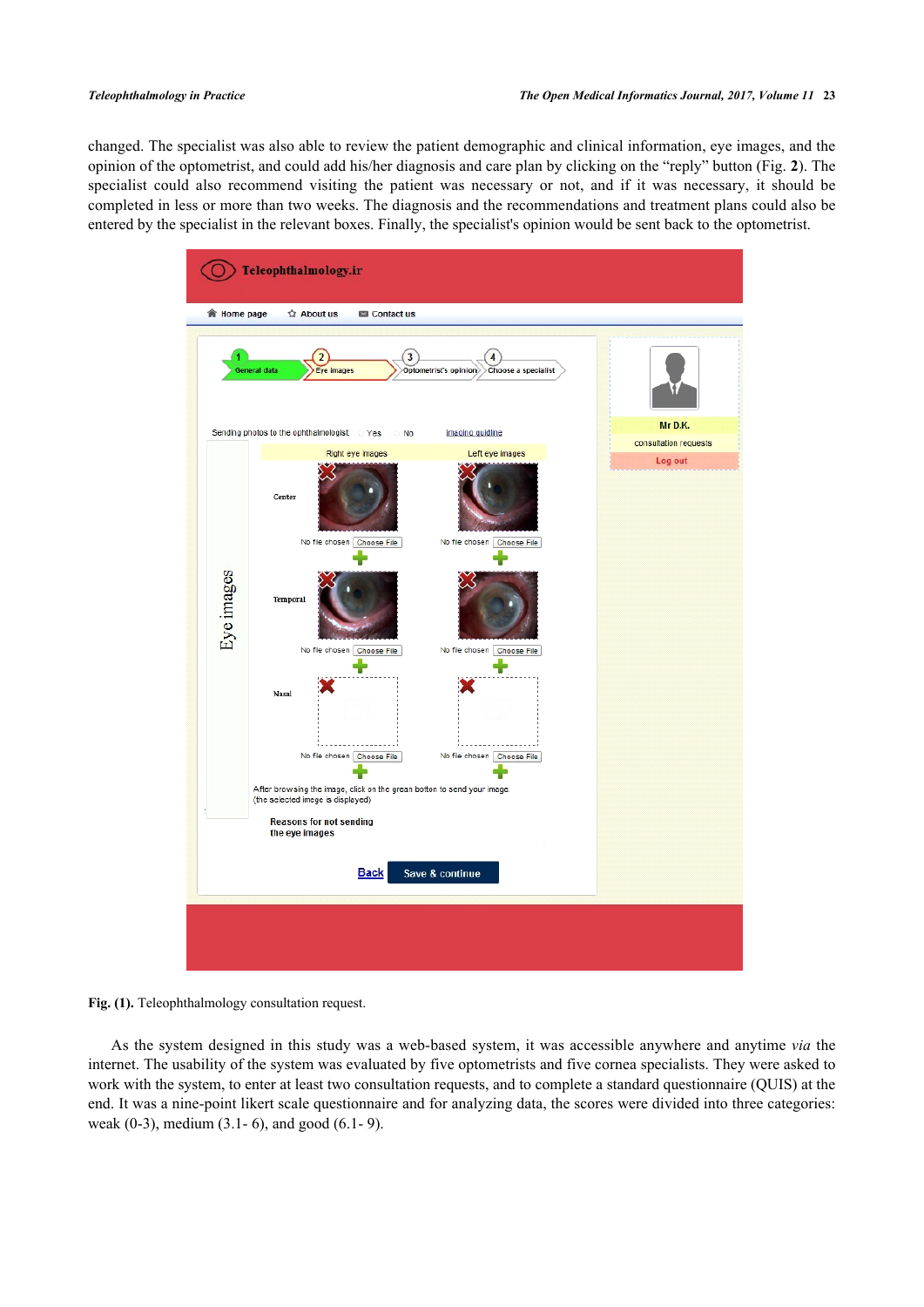**24** *The Open Medical Informatics Journal, 2017, Volume 11 Ayatollahi et al.*

| <b>會 Home page</b><br>$\Delta$ About us<br>Contact us<br>Visiting by ophthalmologist is needed: O No O Yes- In less than 2 weeks O Yes- In more than 2 weeks<br>Cataract<br>Main diagnosis:<br>Surgery is needed<br>recommendations and treatment<br>Dr J.S.<br>plans:<br>Log out<br><b>Submit</b><br><b>Back</b> | Teleophthalmology.ir |  |                                    |
|-------------------------------------------------------------------------------------------------------------------------------------------------------------------------------------------------------------------------------------------------------------------------------------------------------------------|----------------------|--|------------------------------------|
|                                                                                                                                                                                                                                                                                                                   |                      |  |                                    |
|                                                                                                                                                                                                                                                                                                                   |                      |  |                                    |
|                                                                                                                                                                                                                                                                                                                   |                      |  |                                    |
|                                                                                                                                                                                                                                                                                                                   |                      |  | Reply to the consultation requests |
|                                                                                                                                                                                                                                                                                                                   |                      |  |                                    |

**Fig. (2).** Reply to the consultation request.

<span id="page-4-0"></span>**Table 1. Usability testing of, and users' satisfaction with, the teleophthalmology system.**

| Mean $\pm SD$<br><b>Assessment Areas</b> | Mean $\pm SD$<br>(Ophtalmologists) | Mean $\pm SD$<br>(Optometrists) |
|------------------------------------------|------------------------------------|---------------------------------|
| Overall reaction to the software         | $8.2 \pm 0.4$                      | $7.7 \pm 1.1$                   |
| Screen design and layout                 | $8.8 \pm 0.1$                      | $8.3 \pm 0.9$                   |
| Terminology and system information       | $6.5 \pm 0.6$                      | $7.3 \pm 1.7$                   |
| Learning                                 | $8.7 \pm 0.3$                      | $8.7 \pm 0.3$                   |
| System capabilities                      | $7.3 \pm 1.0$                      | $7.6 \pm 1.2$                   |

As Table **[1](#page-4-0)** shows, the mean values for both optometrists and specialists were between 6.1 and 9 in different areas which showed that the users were relatively satisfied with the system. From the specialists' point of view, the system "interface design"  $(8.8\pm0.1)$  and from the optometrists' point of view, the system "learnability"  $(8.7\pm0.35)$  had the highest mean values. The lowest mean values were related to "terminology and system information" and the mean values for the specialists and the optometrists were  $(6.5\pm0.6)$  and  $(7.3\pm1.7)$ , respectively. To check the accuracy of diagnoses, the diagnoses made by the specialists were compared with the written diagnoses in the patients' medical records and the results showed that the diagnoses were the same in most cases (Kappa=0.9, 95% CI: 0.71, 1.00). In addition to the above results, some participants believed that the benefits of the system need to be demonstrated before implementing the system in a wider setting. Although the system was easy to use and easy to learn, the users were interested to have more interaction with the system and to receive more messages regarding their interactions. The users were also interested in having access to more system features, such as having access to the medical websites and searching patients, optometrists and ophthalmologists by using their names, ID number or the date of consultation.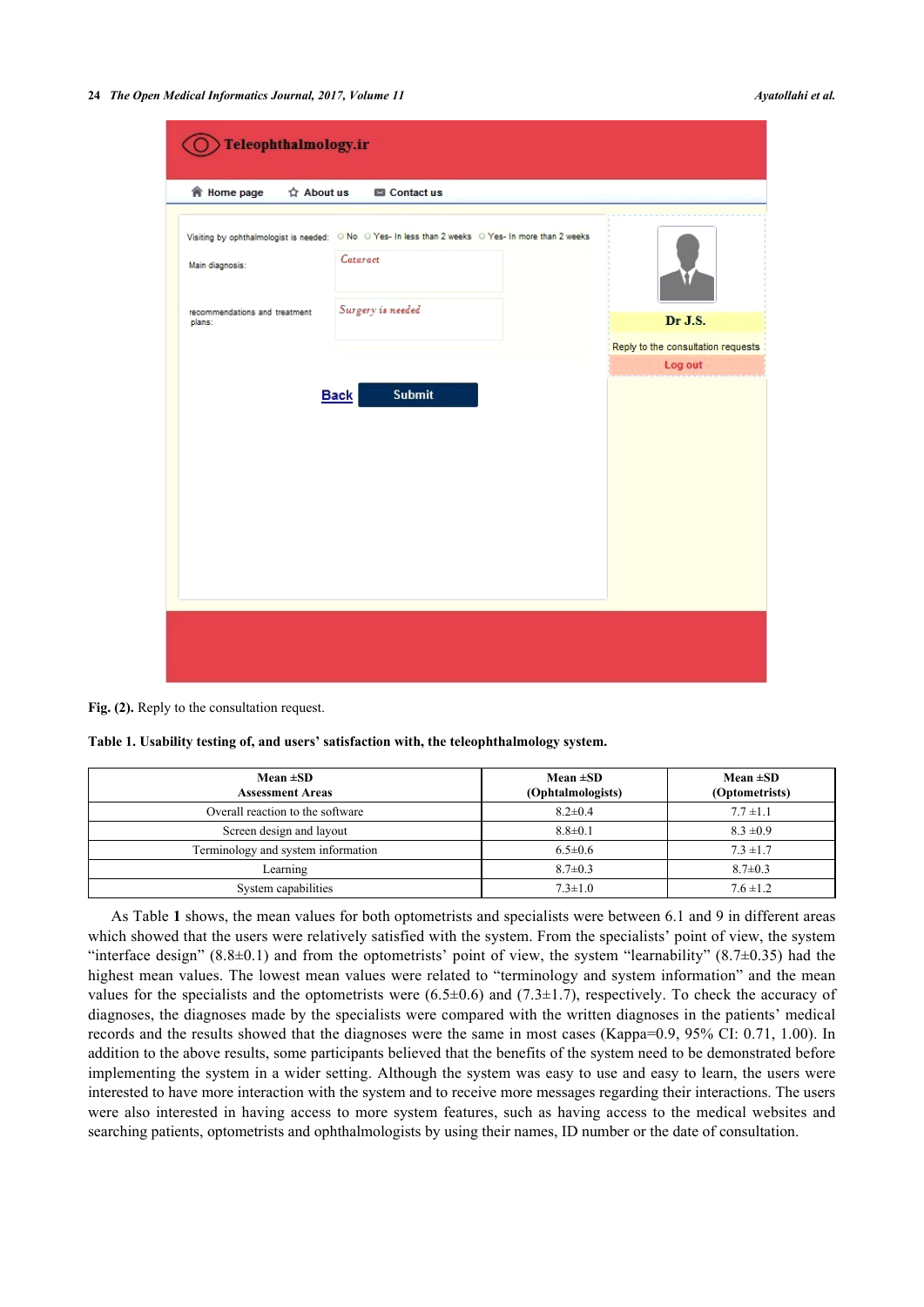# **4. DISCUSSION**

In many developing countries, teleophthalmology is being used to provide eye care to the underserved urban and remote rural population [[15](#page-7-2)]. However, it was the first time in Iran that such a system was developed. In this study, since eye diseases are diverse, cataract was selected to be able to collect patients' data and to evaluate the usability of the system. Cataract is an eye disease which has a high prevalence in the country and may lead to blindness [\[31](#page-7-14)].

According to the World Health Organization, about 80% of eye diseases which may lead to low vision or blindness are preventable or curable. Therefore, an action plan for eye health was suggested in 2014 and aimed to make the ophthalmology services available across the world, to strengthen eye health services in different countries, and to integrate eye health services with other health care services [[32\]](#page-7-15). To date, in order to improve the availability and accessibility of eye health services, telemedicine applications and in particular, teleophthalmology technology has been developed and applied in different countries [[15\]](#page-7-2). Such a service can be considered as a basic ophthalmology service, and regardless of socioeconomic status, it may simply be available to people who are not able to visit a specialist, but need to know his/her opinions. Some of the advantages of this method are saving costs, reducing unnecessary referrals to the specialists, reducing the number of unnecessary travels, and developing effective communication between optometrists and ophthalmologists [\[33](#page-7-16), [34](#page-8-0)].

While similar studies have focused on the final evaluation of the teleophthalmology systems and paid less attention to the system design process and users' requirements[[35](#page-8-1)], in this study, optometrists and ophthalmologists were consulted and their opinions were sought to develop and pilot the initial version of the system in several rounds of review to get the final product. It is notable that due to the resource restrictions, the teleophthalmology system was developed using the method of "store and forward". It was a web-based system and a slit lamp was used to take eye images. Although using a slit lamp allows examining the eye under high magnification, it is expected that new technologies, such as the smart phones and their built-in cameras can also be used in teleophthalmology services in the near future [\[15](#page-7-2)].

Despite the advantages of teleophthalmology technology, there are concerns about the quality of images and the accuracy of diagnoses [\[36](#page-8-2)]. For example, Kiage *et al*. showed that poor quality images can severely limit the ability of teleglaucoma assessment to diagnose optic nerve damage and glaucoma [\[37](#page-8-3)]. However, the results of the current study showed that in most cases, the diagnoses made using the teleophthalmology system was similar to those written in the patients' records. Moreover, the results of usability testing showed that the users were relatively satisfied with the system's functions. Even though, there were a number of weaknesses which should be improved in the final product to be able to implement it in other settings.

# **5. LIMITATIONS**

Although it was the first time that a teleophthalmology system was developed in the country, the current study had some limitations. This paper aimed to explain an initial setting up process, which might be useful for other researchers to be able to produce a similar system. Although the initial evaluation of the system showed some weaknesses which can be eliminated in the future versions of the system, organizational and financial supports are needed to develop the final product and to evaluate such a system in a real environment. Therefore, conducting further research by using the final product is recommended.

Another limitation of this study was related to the limited number of the participants. As the researchers aimed to develop a new system, not to generalize the results to a bigger population, it seems that such a small group of participants does not influence the system design process. In fact, the main aim of recruitment was to involve a number of potential users to be able to design a useful system for them.

Due to the time and resources constraints, the researchers focused on only one disease, *i.e*. cataract. However, the application could be tested and expanded for other eye diseases. The system could also be improved by adding more information about post-surgical status of patients. In terms of the usability testing, the final product needs to be used by more users (optometrists and ophthalmologists) to be able to evaluate it in a bigger sample size and show how usable it is from users' perspectives. Furthermore, the clinical effectiveness of this system was not evaluated in this study due to the resource restrictions. It seems that conducting post-implementation studies with more patients can help to evaluate the impact of the system (*e.g*., reducing unnecessary travels and improving quality of care).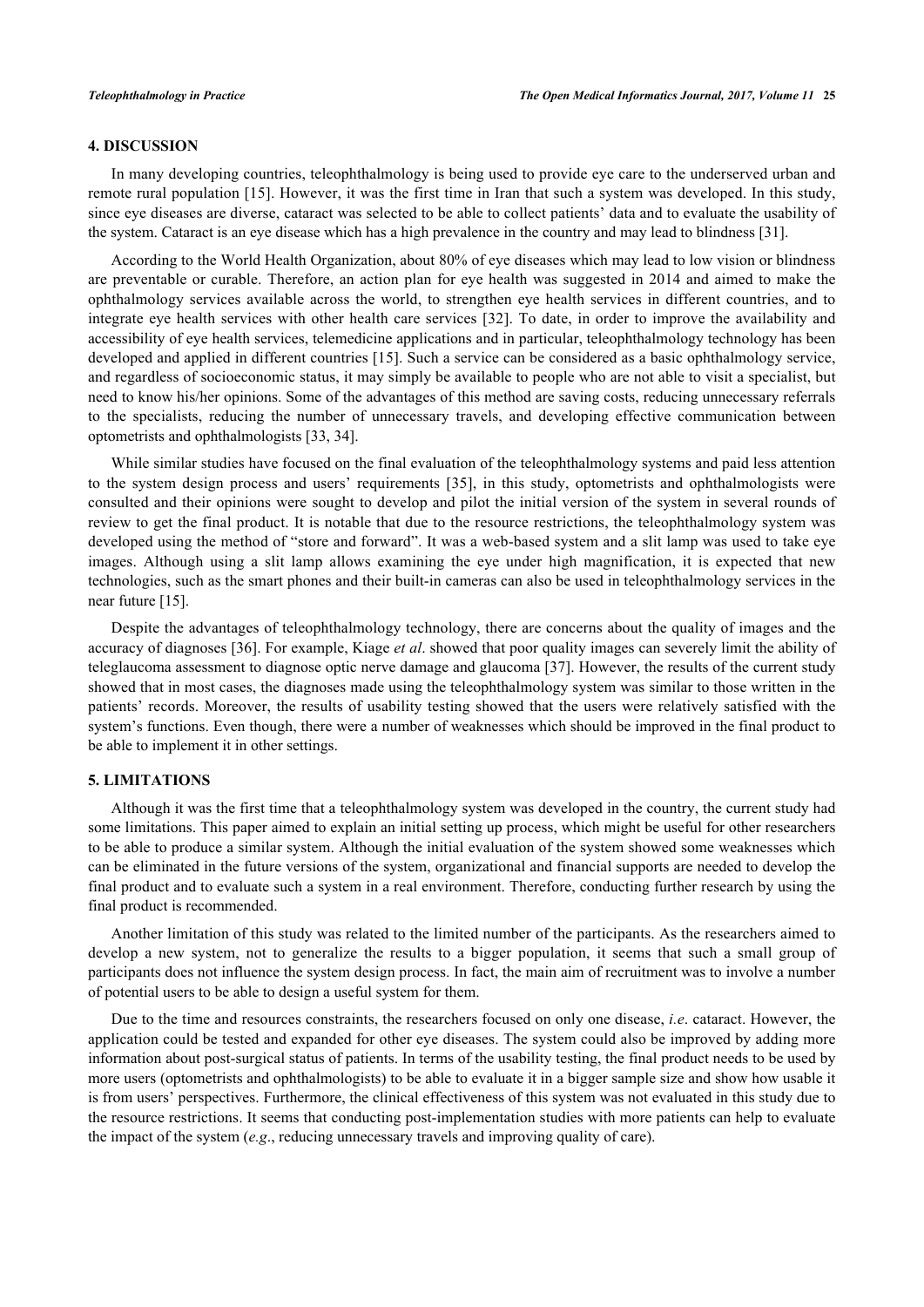# **CONCLUSION**

According to the results, it can be concluded that the teleophthalmology technology can be used easily by optometrists and ophthalmologists to improve eye health care services. The use of this technology, especially in the rural or underserved areas can help to prevent or treat many eye diseases in a timely manner. This technology can also be used for screening those who are at the risk of eye diseases, such as cataract and can improve the eye care services in the society.

# **CONSENT FOR PUBLICATION**

Not applicable.

# **CONFLICT OF INTEREST**

The authors declare no conflict of interest, financial or otherwise.

### **ACKONWLEDGEMENTS**

This work was supported by Iran University of Medical Sciences (IUMS/SHMIS\_92/21956).

# **REFERENCES**

- [1] Andreassen HK, Kjekshus LE, Tjora A. Survival of the project: a case study of ICT innovation in health care. Soc Sci Med 2015; 132: 62-9. [\[http://dx.doi.org/10.1016/j.socscimed.2015.03.016](http://dx.doi.org/10.1016/j.socscimed.2015.03.016)] [PMID: [25795426\]](http://www.ncbi.nlm.nih.gov/pubmed/25795426)
- [2] Hojabri R, Borousan E, Manafi M. Impact of using telemedicine on knowledge management in healthcare organizationn: A case study. Afr J Bus Manag 2011; 6(4): 10. [\[http://dx.doi.org/ 10.5897/AJBM11.2711](http://dx.doi.org/%2010.5897/AJBM11.2711)]
- <span id="page-6-0"></span>[3] Morse AR. Telemedicine in ophthalmology: promise and pitfalls. Ophthalmology 2014; 121(4): 809-11. [\[http://dx.doi.org/10.1016/j.ophtha.2013.10.033\]](http://dx.doi.org/10.1016/j.ophtha.2013.10.033) [PMID: [24694522](http://www.ncbi.nlm.nih.gov/pubmed/24694522)]
- <span id="page-6-1"></span>[4] Newton MJ. The promise of telemedicine. Surv Ophthalmol 2014; 59(5): 559-67. [\[http://dx.doi.org/10.1016/j.survophthal.2014.02.003\]](http://dx.doi.org/10.1016/j.survophthal.2014.02.003) [PMID: [25130894](http://www.ncbi.nlm.nih.gov/pubmed/25130894)]
- [5] Matimba A, Woodward R, Tambo E, Ramsay M, Gwanzura L, Guramatunhu S. Tele-ophthalmology: Opportunities for improving diabetes eye care in resource- and specialist-limited sub-saharan Aafrican countries. J Telemed Telecare 2016; 22(5): 311-6. [\[http://dx.doi.org/10.1177/1357633X15604083\]](http://dx.doi.org/10.1177/1357633X15604083) [PMID: [26407990](http://www.ncbi.nlm.nih.gov/pubmed/26407990)]
- <span id="page-6-3"></span><span id="page-6-2"></span>[6] Verma M, Raman R, Mohan RE. Application of tele-ophthalmology in remote diagnosis and management of adnexal and orbital diseases. Indian J Ophthalmol 2009; 57(5): 381-4. [\[http://dx.doi.org/10.4103/0301-4738.55078](http://dx.doi.org/10.4103/0301-4738.55078)] [PMID: [19700877](http://www.ncbi.nlm.nih.gov/pubmed/19700877)]
- <span id="page-6-4"></span>[7] Kulshrestha M, Kelly S, Mahmood U. Teleophthalmology in practice. In: Graschew G, Rakowsky S, Eds. Telemedicine techniques and applications. Rijeka, Croatia: InTech Open 2011; pp. 393-413. [\[http://dx.doi.org/10.5772/18175\]](http://dx.doi.org/10.5772/18175)
- <span id="page-6-5"></span>[8] Tang RA, Morales M, Ricur G, Schiffman JS. Telemedicine for eye care. J Telemed Telecare 2005; 11(8): 391-6. [\[http://dx.doi.org/10.1258/135763305775013509\]](http://dx.doi.org/10.1258/135763305775013509) [PMID: [16356312](http://www.ncbi.nlm.nih.gov/pubmed/16356312)]
- [9] Chaba Y. Mobile communication and power engineering. *In*: Barbosa SDJ, Chen P, Cuzzocrea A, *et al*. (eds). Second international joint conference AIM/CCPE 2012, Bangalore, India, April 27-28, 2012.
- <span id="page-6-6"></span>[10] Bahaadinbeigy K, Yogesan K. Advances in teleophthalmology: Summarising published papers on teleophthalmology projects. In: Graschew G, Roelofs TA, Eds. Advances in telemedicine: Applications in various medical disciplines and geographical regions. Rijeka, Croatia: InTech Open 2011; pp. 231-42. [\[http://dx.doi.org/10.5772/13595\]](http://dx.doi.org/10.5772/13595)
- <span id="page-6-7"></span>[11] Yogesan K, Kumar S, Goldschmidt L, Cuadros J. Teleophthalmology. Berlin, Germany: Springer 2006. [\[http://dx.doi.org/10.1007/3-540-33714-8\]](http://dx.doi.org/10.1007/3-540-33714-8)
- <span id="page-6-8"></span>[12] Prathiba V, Rema M. Teleophthalmology: A model for eye care delivery in rural and underserved areas of India. Int J Family Med 2011. [\[http://dx.doi.org/10.1155/2011/683267](http://dx.doi.org/10.1155/2011/683267)]
- <span id="page-6-9"></span>[13] Chen L-S, Tsai C-Y, Liu T-Y, *et al.* Feasibility of tele-ophthalmology for screening for eye disease in remote communities. J Telemed Telecare 2004; 10(6): 337-41. [\[http://dx.doi.org/10.1258/1357633042602035](http://dx.doi.org/10.1258/1357633042602035)] [PMID[: 15603631](http://www.ncbi.nlm.nih.gov/pubmed/15603631)]
- <span id="page-6-10"></span>[14] O'Day R, Smith C, Muir J, Turner A. Optometric use of a teleophthalmology service in rural Western Australia: comparison of two prospective audits. Clin Exp Optom 2016; 99(2): 163-7. [\[http://dx.doi.org/10.1111/cxo.12334](http://dx.doi.org/10.1111/cxo.12334)] [PMID[: 26956453](http://www.ncbi.nlm.nih.gov/pubmed/26956453)]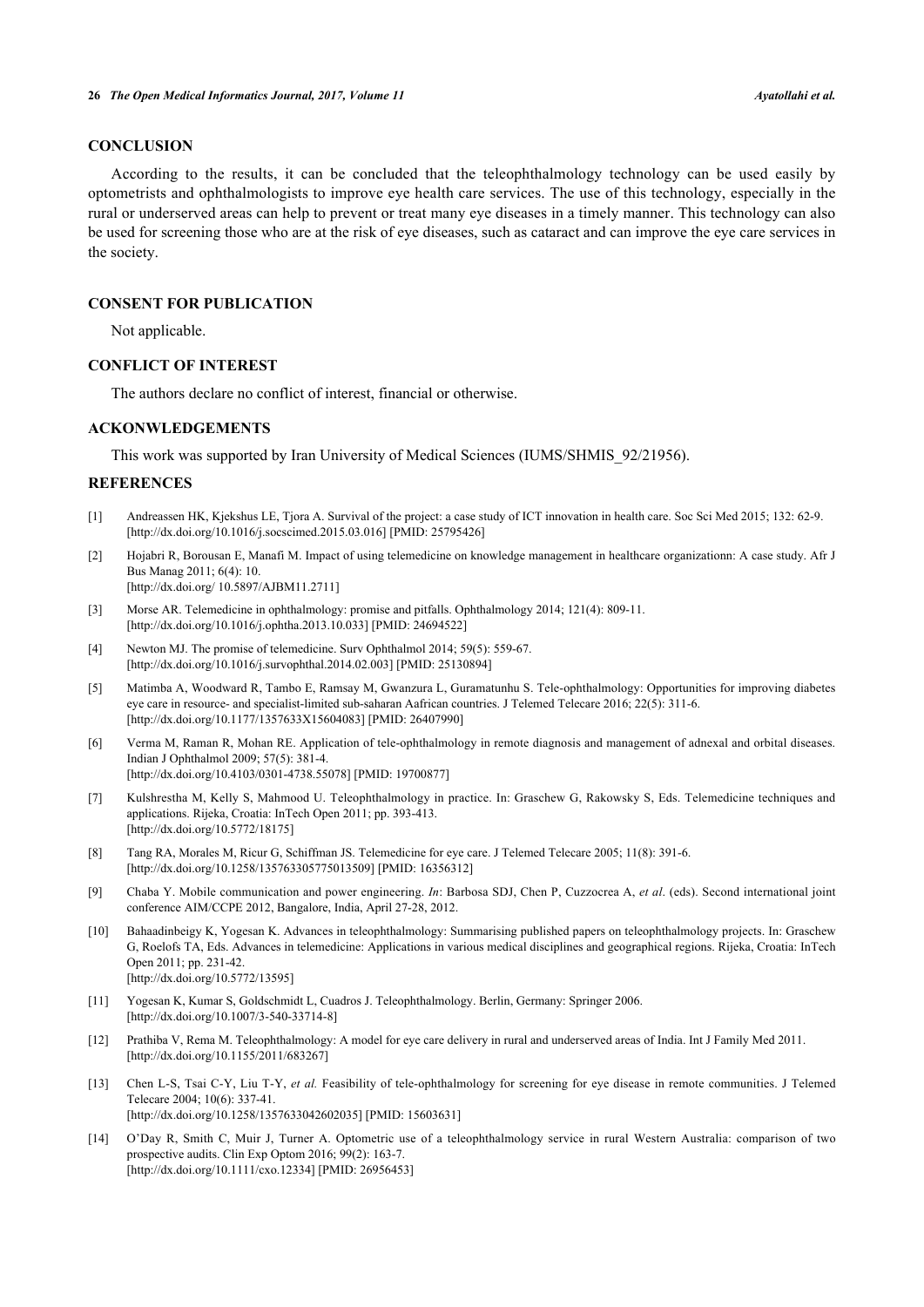- <span id="page-7-0"></span>[15] Sreelatha OK, Ramesh SV. Teleophthalmology: improving patient outcomes? Clin Ophthalmol 2016; 10: 285-95. [\[http://dx.doi.org/10.2147/OPTH.S80487](http://dx.doi.org/10.2147/OPTH.S80487)] [PMID: [26929592\]](http://www.ncbi.nlm.nih.gov/pubmed/26929592)
- [16] McCurdie T, Taneva S, Casselman M, *et al.* mHealth consumer apps: the case for user-centered design. Biomed Instrum Technol 2012; 46(s2)(Suppl.): 49-56. [\[http://dx.doi.org/10.2345/0899-8205-46.s2.49](http://dx.doi.org/10.2345/0899-8205-46.s2.49)] [PMID: [23039777\]](http://www.ncbi.nlm.nih.gov/pubmed/23039777)
- <span id="page-7-1"></span>[17] Fichman RG, Kohi R, Krishnan R. The Role of information systems in healthcare: current research and future trends. Inf Syst Res 2011; 22(3): 419-28. [\[http://dx.doi.org/10.1287/isre.1110.0382](http://dx.doi.org/10.1287/isre.1110.0382)]
- <span id="page-7-3"></span><span id="page-7-2"></span>[18] Fotouhi A, Hashemi H, Mohammad K, Jalali KH. The prevalence and causes of visual impairment in Tehran: the Tehran eye study. Br J Ophthalmol 2004; 88(6): 740-5. [\[http://dx.doi.org/10.1136/bjo.2003.031153](http://dx.doi.org/10.1136/bjo.2003.031153)] [PMID: [15148203\]](http://www.ncbi.nlm.nih.gov/pubmed/15148203)
- <span id="page-7-4"></span>[19] Katibeh M, Pakravan M, Yaseri M, Pakbin M, Soleimanizad R. Prevalence and causes of visual impairment and blindness in central Iran; the Yazd eye study. J Ophthalmic Vis Res 2015; 10(3): 279-85. [\[http://dx.doi.org/10.4103/2008-322X.170362](http://dx.doi.org/10.4103/2008-322X.170362)] [PMID: [26730314\]](http://www.ncbi.nlm.nih.gov/pubmed/26730314)
- <span id="page-7-5"></span>[20] Hashemi H, Khabazkhoob M, Rezvan F, *et al.* Cataract surgical rate between 2006 and 2010 in Tehran province. Iran J Public Health 2015; 44(9): 1204-11. [PMID: [26587494\]](http://www.ncbi.nlm.nih.gov/pubmed/26587494)
- <span id="page-7-6"></span>[21] Mohammadi SF, Saeedi-Anari G, Alinia C, Ashrafi E, Daneshvar R, Sommer A. Is screening for glaucoma necessary? A policy guide and analysis. J Ophthalmic Vis Res 2014; 9(1): 3-6. [PMID: [24982725\]](http://www.ncbi.nlm.nih.gov/pubmed/24982725)
- <span id="page-7-7"></span>[22] Chavooshi B, Mohammadkhani P, Dolatshahee B. Telemedicine *vs*. in-person delivery of intensive short-term dynamic psychotherapy for patients with medically unexplained pain: A 12-month randomized, controlled trial. J Telemed Telecare 2017; 23(1): 133-41. [\[http://dx.doi.org/10.1177/1357633X15627382\]](http://dx.doi.org/10.1177/1357633X15627382) [PMID: [27036877](http://www.ncbi.nlm.nih.gov/pubmed/27036877)]
- <span id="page-7-8"></span>[23] Ayatollahi H, Hasannezhad M, Saneei Fard H, Kamkar Haghighi M. Type 1 diabetes self-management: developing a web-based telemedicine application. Health Inform Manage J 2016; 45(1): 16-26. [\[http://dx.doi.org/10.1177/1833358316639456\]](http://dx.doi.org/10.1177/1833358316639456)
- <span id="page-7-9"></span>[24] Mireskandari M, Kayser G, Hufnagl P, Schrader T, Kayser K. Teleconsultation in diagnostic pathology: experience from Iran and Germany with the use of two European telepathology servers. J Telemed Telecare 2004; 10(2): 99-103. [\[http://dx.doi.org/10.1258/135763304773391549\]](http://dx.doi.org/10.1258/135763304773391549) [PMID: [15068646](http://www.ncbi.nlm.nih.gov/pubmed/15068646)]
- [25] Khodaie M, Askari A, Bahaadinbeigy K. Evaluation of a very low-cost and simple teleradiology technique. J Digit Imaging 2015; 28(3): 295-301. [\[http://dx.doi.org/10.1007/s10278-014-9756-2\]](http://dx.doi.org/10.1007/s10278-014-9756-2) [PMID: [25561065](http://www.ncbi.nlm.nih.gov/pubmed/25561065)]
- [26] Ng M, Nathoo N, Rudnisky CJ, Tennant MT. Improving access to eye care: teleophthalmology in Alberta, Canada. J Diabetes Sci Technol 2009; 3(2): 289-96. [\[http://dx.doi.org/10.1177/193229680900300209\]](http://dx.doi.org/10.1177/193229680900300209) [PMID: [20144360](http://www.ncbi.nlm.nih.gov/pubmed/20144360)]
- <span id="page-7-10"></span>[27] Bursell SE, Brazionis L, Jenkins A. Telemedicine and ocular health in diabetes mellitus. Clin Exp Optom 2012; 95(3): 311-27. [\[http://dx.doi.org/10.1111/j.1444-0938.2012.00746.x\]](http://dx.doi.org/10.1111/j.1444-0938.2012.00746.x) [PMID: [22594547](http://www.ncbi.nlm.nih.gov/pubmed/22594547)]
- [28] Massin P, Aubert JP, Erginay A, *et al.* Screening for diabetic retinopathy: the first telemedical approach in a primary care setting in France. Diabetes Metab 2004; 30(5): 451-7. [\[http://dx.doi.org/10.1016/S1262-3636\(07\)70142-8\]](http://dx.doi.org/10.1016/S1262-3636(07)70142-8) [PMID: [15671914](http://www.ncbi.nlm.nih.gov/pubmed/15671914)]
- <span id="page-7-11"></span>[29] Boucher MC, Desroches G, Garcia-Salinas R, *et al.* Teleophthalmology screening for diabetic retinopathy through mobile imaging units within Canada. Can J Ophthalmol 2008; 43(6): 658-68. [\[http://dx.doi.org/10.3129/i08-120\]](http://dx.doi.org/10.3129/i08-120) [PMID: [19020631](http://www.ncbi.nlm.nih.gov/pubmed/19020631)]
- [30] Alexandru C. Usability testing and improvement of telemedicine websites. M.Sc. diss. University of Edinburgh. Edinburgh. 2010.
- [31] John S, Sengupta S, Reddy SJ, Prabhu P, Kirubanandan K, Badrinath SS. The Sankara Nethralaya mobile teleophthalmology model for comprehensive eye care delivery in rural India. Telemed J E Health 2012; 18(5): 382-7. [\[http://dx.doi.org/10.1089/tmj.2011.0190](http://dx.doi.org/10.1089/tmj.2011.0190)] [PMID: [22500741](http://www.ncbi.nlm.nih.gov/pubmed/22500741)]
- <span id="page-7-12"></span>[32] World Health Organization. Universal eye health: a global action plan 2014-2019. 2016 [cited 29 Mar 2016]. Available from: http://www.who.int/blindness/actionplan/en/
- <span id="page-7-13"></span>[33] Misra V, Vashist P, Malhotra S, Gupta SK. Models for primary eye care services in India. Indian J Community Med 2015; 40(2): 79-84. [\[http://dx.doi.org/10.4103/0970-0218.153868](http://dx.doi.org/10.4103/0970-0218.153868)] [PMID: [25861167](http://www.ncbi.nlm.nih.gov/pubmed/25861167)]
- <span id="page-7-14"></span>[34] Borooah S, Grant B, Blaikie A, *et al.* Using electronic referral with digital imaging between primary and secondary ophthalmic services: a long term prospective analysis of regional service redesign. Eye (Lond) 2013; 27(3): 392-7. [[http://dx.doi.org/10.1038/eye.2012.278\]](http://dx.doi.org/10.1038/eye.2012.278) [PMID: [23258310\]](http://www.ncbi.nlm.nih.gov/pubmed/23258310)
- <span id="page-7-16"></span><span id="page-7-15"></span>[35] Kim J, Driver DD. Teleophthalmology for first nations clients at risk of diabetic retinopathy: a mixed methods evaluation. JMIR Med Inform 2015; 3(1): e10. [[http://dx.doi.org/10.2196/medinform.3872\]](http://dx.doi.org/10.2196/medinform.3872) [PMID: [25705814\]](http://www.ncbi.nlm.nih.gov/pubmed/25705814)